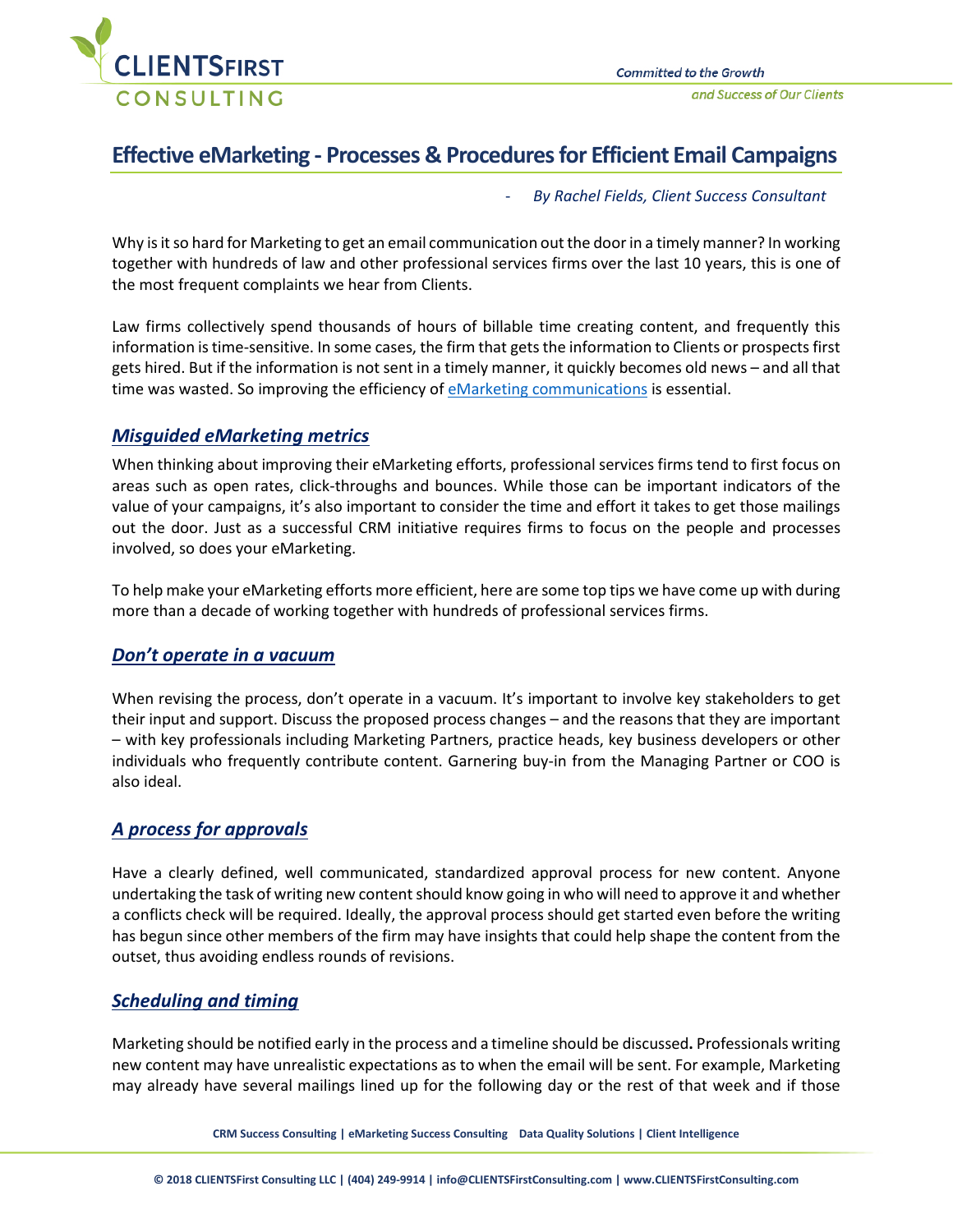mailings target the same audience, something may have to be postponed to prevent bombarding clients and contacts with a barrage of emails, which can cause an increase in unsubscribes. Marketing should also consider communicating any other time constraints. For instance, final alerts received after a certain time may need to be sent the following day. Additionally, consideration should be paid to sending times. For instance, 4 PM on Friday afternoon is probably not the ideal time to send any important information – at least not if you want people to read it.

## *Limit format options*

Keep the formatting options to a minimum. Ideally, to minimize creation times, the look and feel of your emails should be standardized firmwide so professionals don't try to make formatting changes. Of course, depending on your eMarketing software, you can still provide a variety of templates and a few formatting options that fall within the firm's branding guidelines but are still flexible enough to let the professionals have a voice in how their content is displayed.

### *Approve content before layout*

Do not start building the email or campaign until all text has been finalized and approved. Because editing text in HTML can be fraught with technical glitches and formatting challenges, it's important to have the final copy before beginning that work. Marketing should establish that it will not build the email or draft a webpage until final content is approved and this should be clearly communicated to anyone contributing content.

### *Mailing essentials*

Use a simple form to gather necessary information. There are key pieces of information that are necessary for all mailings, so it makes sense to gather them up front. If it's unrealistic to expect the professionals to fill out the form, establish a process where they simply call a member of the Marketing or Business Development department who will ask the questions and fill in the form over the phone. Completed forms should be stored in a common Marketing folder for future reference. A standardized naming convention for these files is recommended. Information recorded on the form should include:

- Type of mailing: alert, newsletter or invitation (invitations will require additional information regarding the specifics of the event; this should be an additional section on the form)
- Author name(s)
- **Approvers**
- Date approval received
- Template to be used
- Practices to be listed
- Professional contacts to be listed in the email and on the webpage
- Title
- Subject line for email
- Additional links/supporting materials
- Mailing lists/target audience
- Target send date

**CRM Success Consulting | eMarketing Success Consulting | Data Quality Solutions | Client Intelligence**